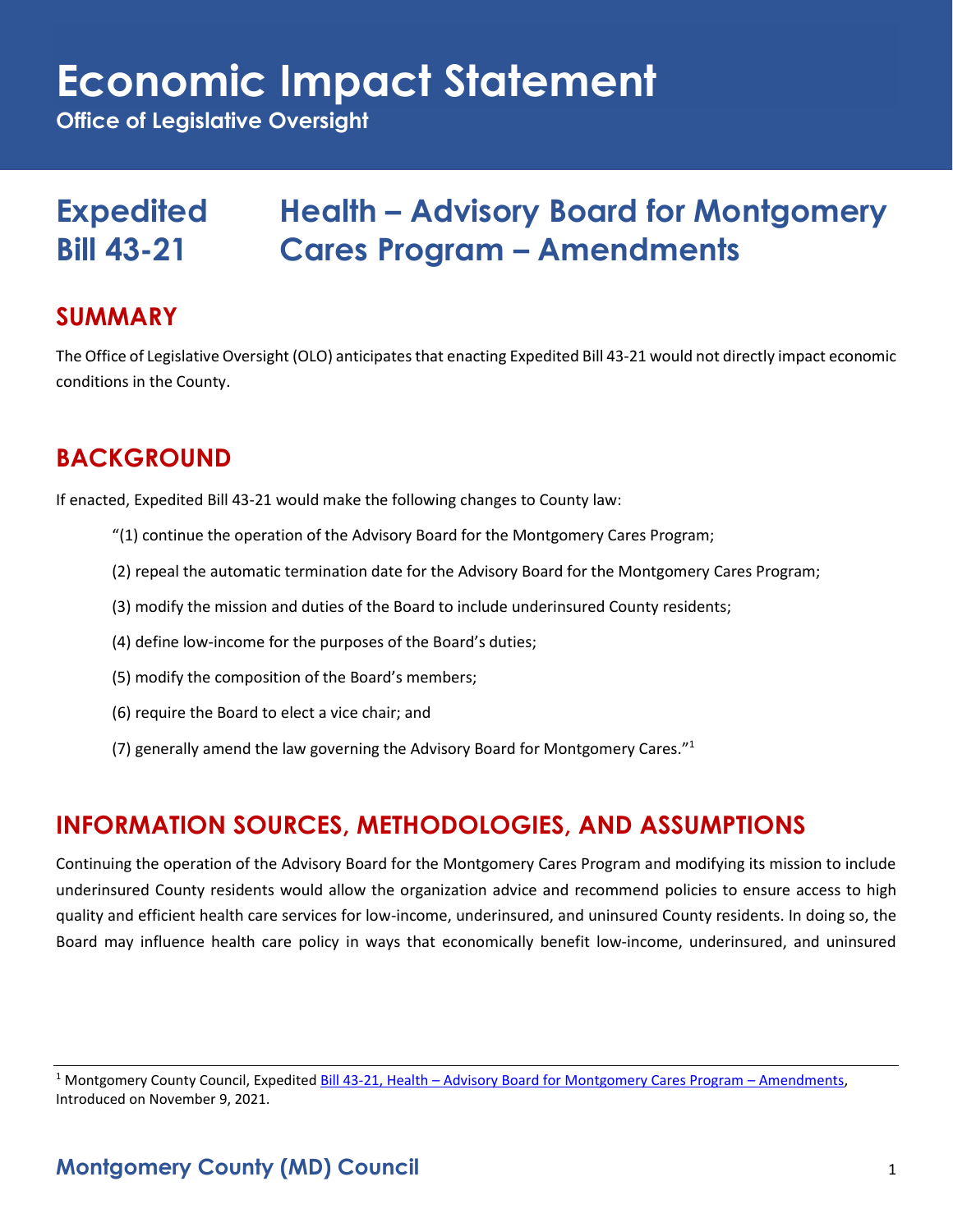## **Economic Impact Statement**

**Office of Legislative Oversight**

residents in terms of the Council's priority indicators.<sup>2</sup> However, it is beyond the scope of this analysis to estimate these indirect effects of enacting Bill 43-21.

### **VARIABLES**

Not applicable

## **IMPACTS**

**WORKFORCE** ▪ **TAXATION POLICY** ▪ **PROPERTY VALUES** ▪ **INCOMES** ▪ **OPERATING COSTS** ▪ **PRIVATE SECTOR CAPITAL INVESTMENT** ▪ **ECONOMIC DEVELOPMENT** ▪ **COMPETITIVENESS**

#### **Businesses, Non-Profits, Other Private Organizations**

Not applicable

#### **Residents**

Not applicable

## **DISCUSSION ITEMS**

Not applicable

## **WORKS CITED**

Montgomery County Code. [Sec. 2-81B, Economic Impact Statements.](https://codelibrary.amlegal.com/codes/montgomerycounty/latest/montgomeryco_md/0-0-0-80894)

Montgomery County Council. Expedited Bill 43-21, Health – [Advisory Board for Montgomery Cares Program](https://apps.montgomerycountymd.gov/ccllims/DownloadFilePage?FileName=2733_1_17804_Bill_43-2021_Introduction_20211109.pdf) – [Amendments.](https://apps.montgomerycountymd.gov/ccllims/DownloadFilePage?FileName=2733_1_17804_Bill_43-2021_Introduction_20211109.pdf) Introduced on November 9, 2021.

<sup>2</sup> Montgomery County Code, [Sec. 2-81B, Economic Impact Statements.](https://codelibrary.amlegal.com/codes/montgomerycounty/latest/montgomeryco_md/0-0-0-80894)

#### **Montgomery County (MD) Council** 2